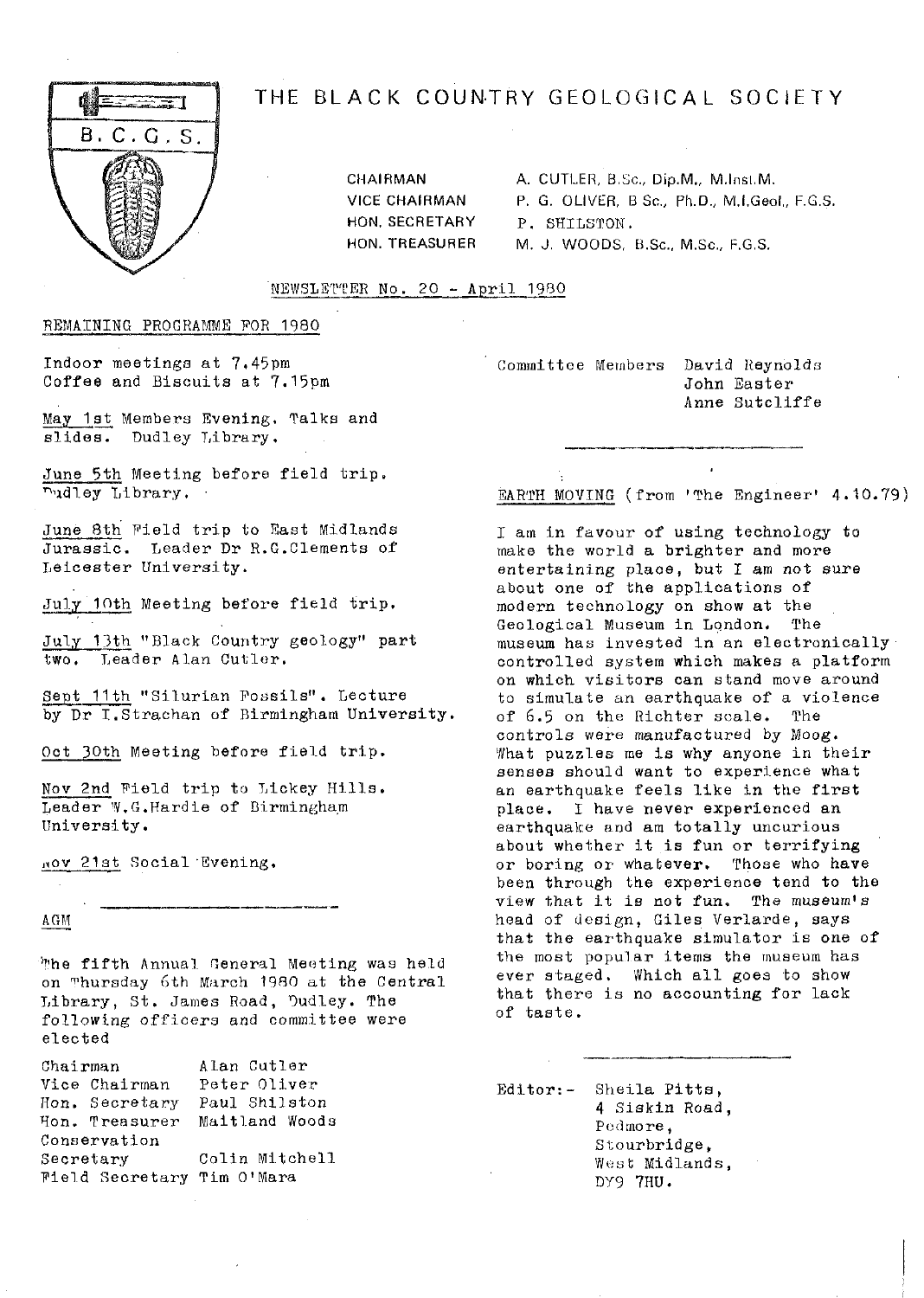#### SAFETY FIRST ON FIELD TRIPS.

In previous years the B.C.G.S, has provided at nominal charges a measure of Personal Accident insurance cover for both members and non--members attending on field trips. 'Thanks to a high level of care and responsibility both on the part of field trip leaders and party members we have not experienced any accident claims,

Unfortunately the costs of Personal Accident insurance cover has escalated beyond the society's means and in terms of increased insurance settlements *our usual accident cover is* nominal. As a result this type of policy will not be taken out in future although our Public Liability cover is of course continued,

You are strongly urged, however, to take out your own Personal Accident insurance cover to a level which you feel *appropriate. Schools and* other similar bodies attending on field trips should have appropriate insurance cover as a matter of course.

The society cannot accept any responsibility for injuries arising through accidents or for any other losses  $\mathcal{A}$ 

With regard to general safety, the use of commonsense is the most helpful singular advice we *can give,* but do read "A Code for Geological Field Work" a copy of which was forwarded with a recent Newsletter.

| Points to Note - |
|------------------|
|------------------|

- 1. OBEY THE COUNTRY CODE
- 2. DO NOT TRESPASS.
- 3. DO NOT INTERFERE WITH MACHINERY.
- 4. NO LITTER, THIS INCLUDES ROCK FRAGMENTS.
- 5, AVOID UNDUE DISTURBANCE TO FLORA AND FAUNA.
- 6. BEWARE OF TIDES ON COASTAL SECTIONS.
- 7. DO NOT CLIMB CLIFFS, OR QUARRY FACES.
- 8. DO NOT ENTER QUARRIES WITHOUT THE MANAGER'S PERMISSION.
- 9. DO NOT APPROACH UNSTABLE QUARRY FACES.
- 10. BEWARE OF SLUDGE LAGOONS.
- 11. WEAR STOUT BOOTS AND SAFETY HELMETS ALWAYS.

Remeber that on many geological sites, conservation of the existing exposure is of prime importance. Do not hammer or collect specimens unnecessarily. If you must use your hammer use it to knock your helmet on.

Safe Field trips to all,

#### STOP PRESS

 $\mathcal{L}^{\mathcal{L}}$ 

 $\mathcal{N}_{\rm{max}}$  $\mathcal{C}(\mathcal{A})$ 

**Service** 

Wolverhampton Fiesta 'SQ - Hobby Exhibition 29th - 31st May. The Society will be putting on a display at this event, to be held in West Park Wolverhampton, Thurs & Fri 2pm - 9.30pm, Sat 12 noon - 10.30pm. We need volunteers for manning the stand over the *three days, particularly* Thursday and Friday. "embers willing to help, should contact Alan Cutler as soon as possible (Tel. No. Drierl ey Hill 77865).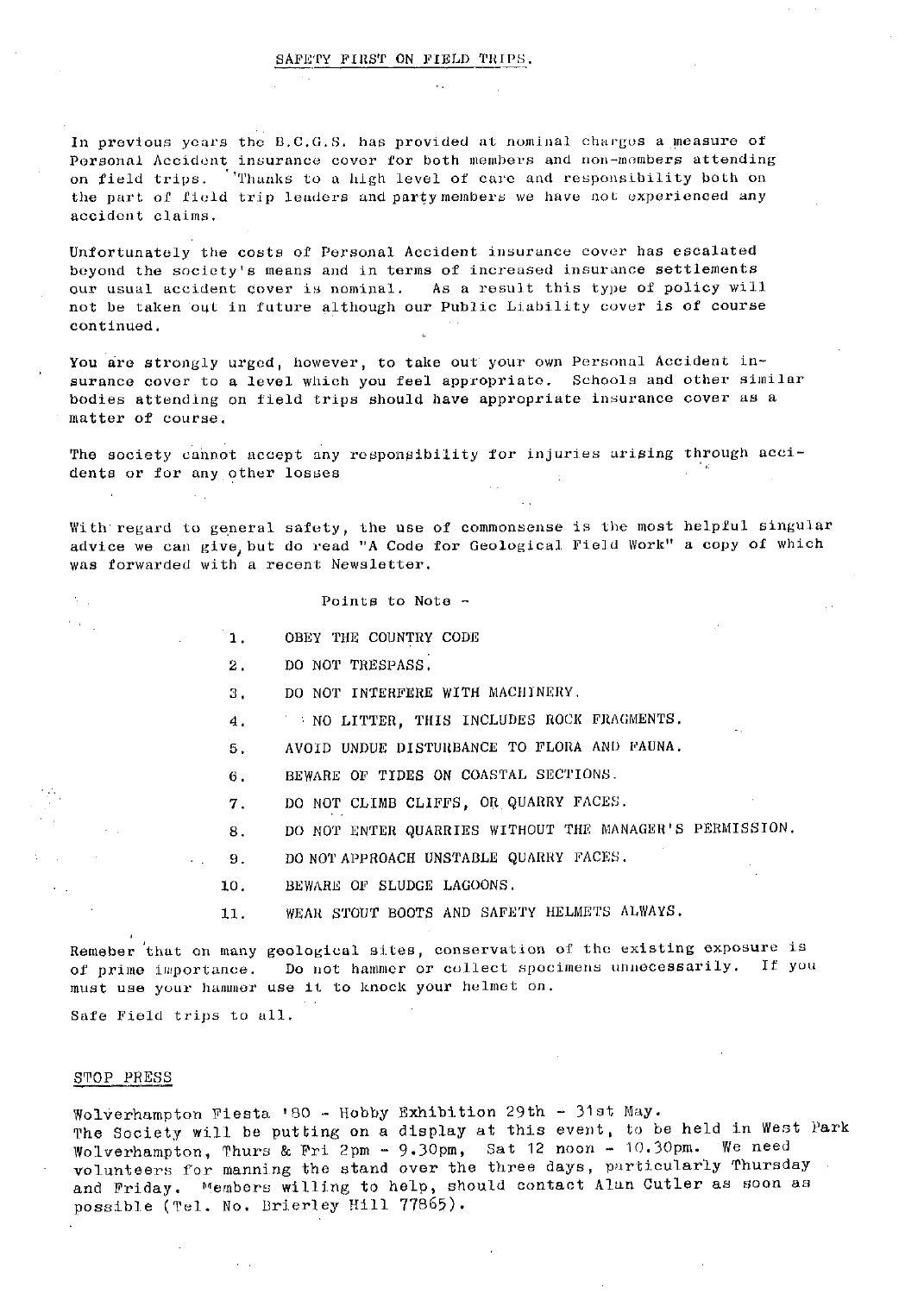### BLACK COUNTRY GEOLOGICAL SOCIETY

# 1979 Annual Report

#### Membership

**It is** pleasing to report further gains in our membership. Assuming all 1979 members renew their subscription the present total stands at 71, comprising 38 Full Members., 8 pairs of Family Members, 12 Junior and 5 Associate Members. Perhaps even more pleasing is the fact that the proportion of resignations each year is dropping substantially,

## Annual Programme

The 1979 programme maintained the attendance levels set the previous year indicating again that a reasonable balance is being made in catering for the interests of the broad cross section of geologists who are society members. Some concern has been expressed at the high numbers of students on certain field trips which has tended to overwhelm not only the leaders but also more mature members. A complete solution to this problem has not yet been found but the committee will be studying the matter further in an attempt to cater for local schools without detriment to the rest of our members.

in 1979 we were particularly furtunate in receiving the services of six prominent geologists. Keith Moseley - talking about pleistocene palaeontology which was further amplified by professor Shotton on his field trip. Dr Ixer from Aston, led two field trips the first one having the dubious distinction of being the first in our history which had to be posponed through bad weather. Dr Barnes from Swansea gave an illuminating lecture on mineralisation processes.

-- cont' d -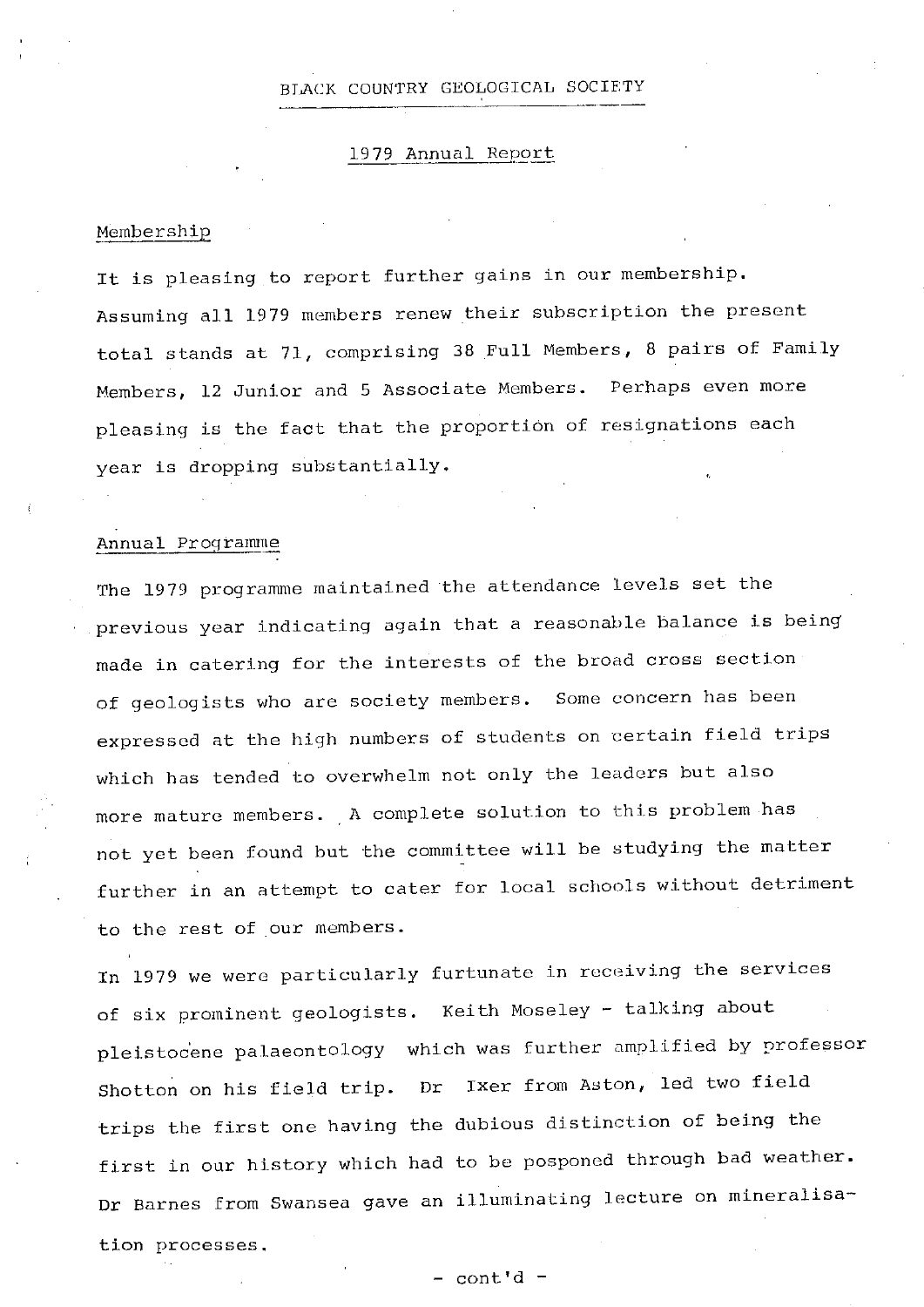A week-end field meeting to the Dorset Coast in May led by Peter Enson of Dorchester Museum and Ian West of Southampton University attracted nineteen members. A similar exercise to South Wales is planned in April this year, details of which have already been circulated.

 $-2-$ 

The skittles match at Clent made a welcome change from the socials held at the Old Mill. Sadly attendance was not up to expectations but all those who did attend had a thoroughly good evening.

From May to September last year four members led 10 geological walks for the public on behalf of the Countryside Commission to Wrens Nest and Doulton's Clay Pit, Netherton. Although attendance .figures were variable the walks were generally regarded as successful. Unfortunately the Countryside Commission does not have the resources to undertake similar work in 1980 but the society has decided to arrange it's own programme for the summer months, and further details will be announced in due course.

### Conservation

The number of sites on the society's list of Black Country Geological exposures has been increased to over 90. The list was originally started as you may recall in response to the County Structure Plan which was finally published before Christmas. A number of sites may be affected by proposed developments in selected areas and the society has commented upon these to the County Planner.

The exposures at Pouk Hill are giving **rise** to some concern over their future viability. Unfortunately the local children are damaging the coal measures/basalt junction with some risk to their

 $-$  cont'  $d -$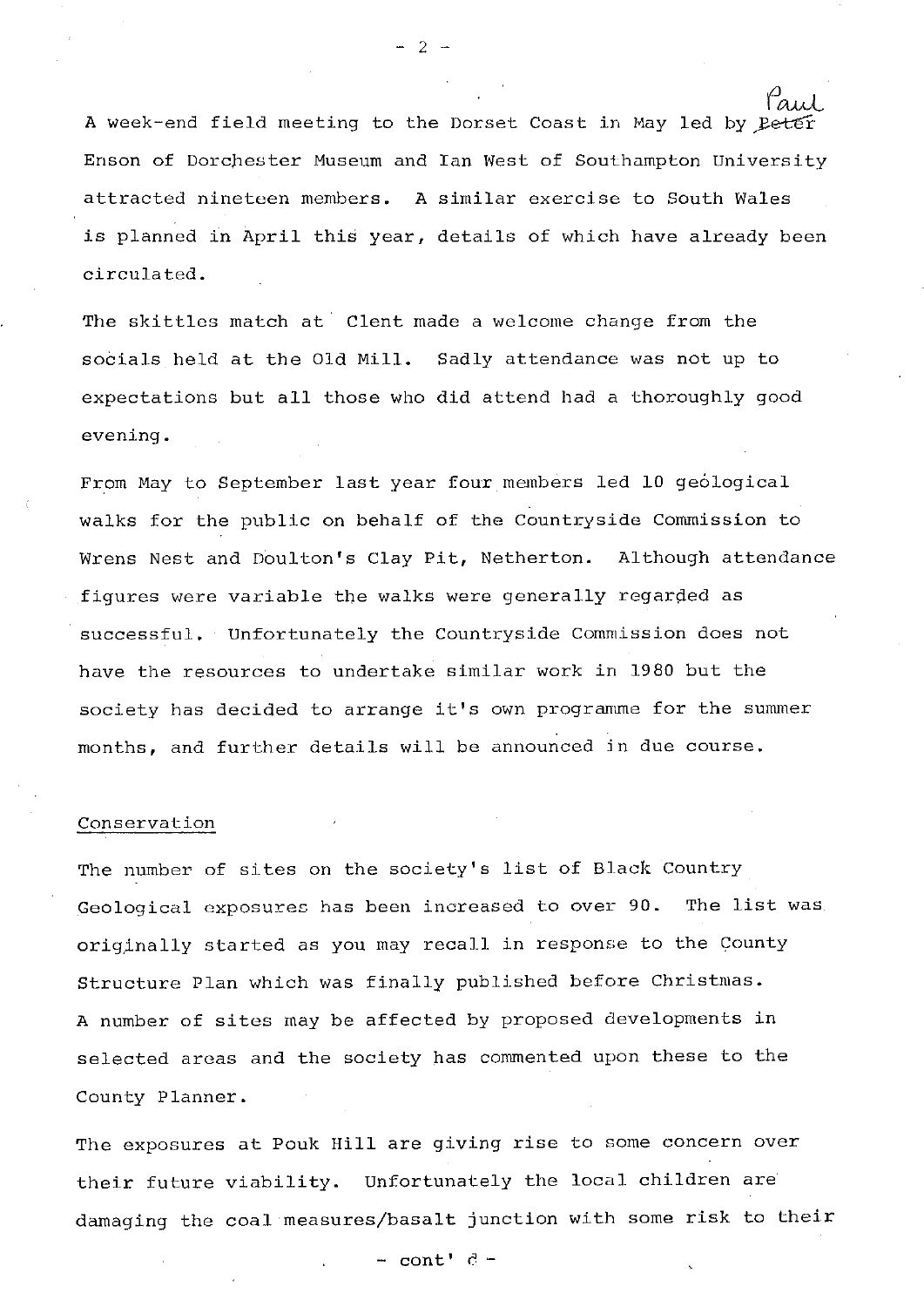own safety. The only remedial course would now appear to be through education.

3

During the summer the conservation sub-committee held a useful meeting with Nature Conservancy at Wrens Nest. Several works have been put in hand as a result. The long term management of the reserve is however, still open to conjecture.

We were asked to side with local residents and object to a planning application for a scrapyard at Gornal. It was possible that it might have affected exposures of the Gornal Grit, although later investigation showed otherwise and therefore we were unable to lend our support.

One of the most important events in the year was the Geological Conservation Conference held at the Geological Society's rooms in London in March. Two delegates Peter Parkes and Colin Mitchell attended on our behalf and by all accounts received an excellent reception. There is no doubt that our presence there has had very valuable *results in* establishing the society's credibility. It was at the conference that we learned, of the plan to launch the Shropshire Geological Society which was actually inaugurated in September. That society is modelled on our own and we wish them every success.

Graham Hickman was employed again at Dudley Museum to work on the geological collection during the 1979 summer vacation, although for a shorter period than in 1978. The majority of specimens have now been moved from the *cellars into more* hospitable surroundings at the rear of the geological gallery. In the present economic climate there is little liklihood that these specimens will be incorporated into the main public display or even housed in anything approaching proper fashion. Nevertheless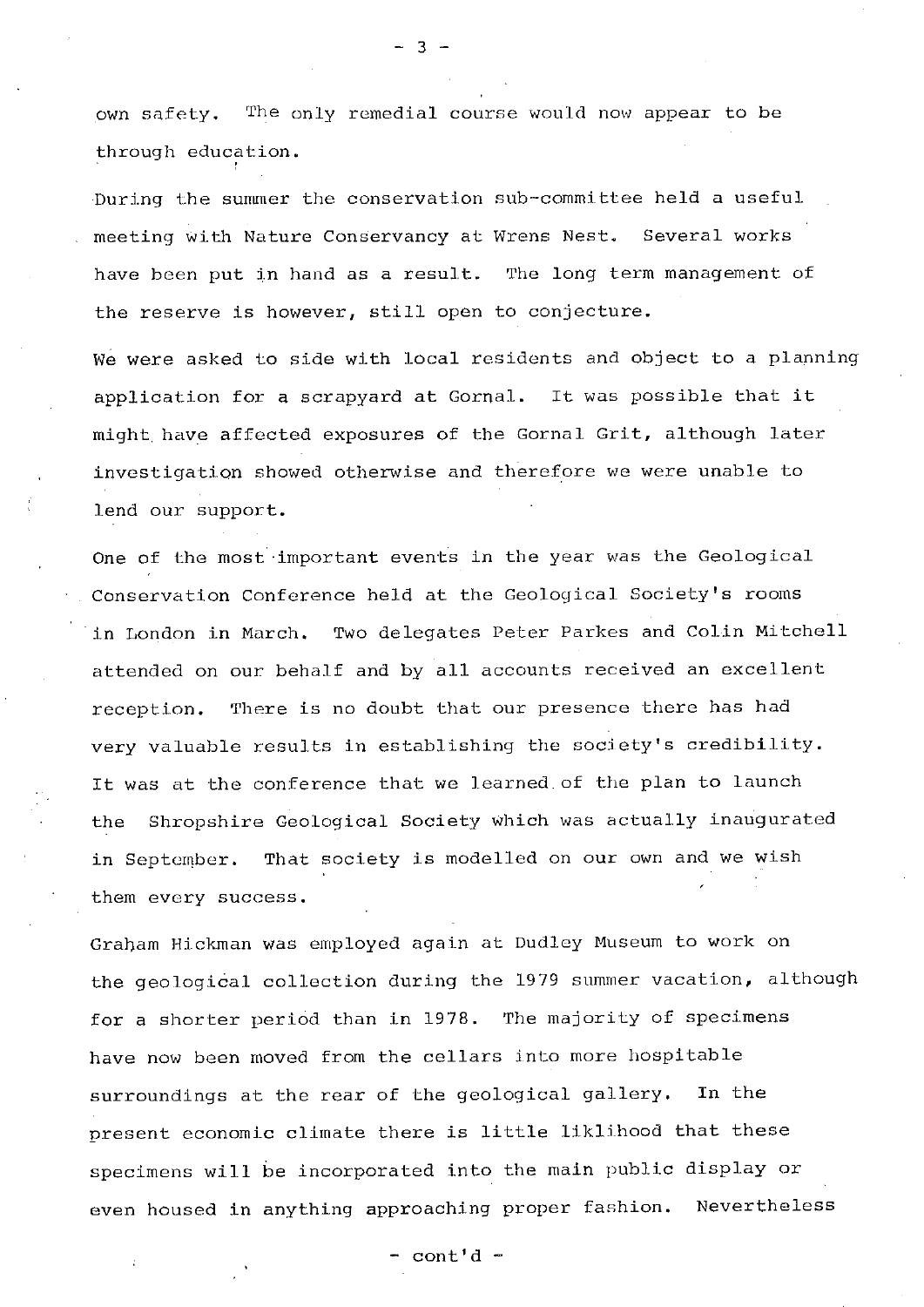the *type and* figured specimens are now safely stored and indiscriminate lending has been stopped. I regret that the mailing to all 64 Dudley Councillors produced a negligible response. We are presently considering a number of other possibilities before any further direct action is attempted.

 $\Lambda$ 

The society now has a small display detailing its conservation work. it was originally produced to feature alongside the NCC travelling exhibition *when* it appeared at Cotwall End Nature Centre. The display is now available on short term loan for appropriate events.

# Publications

The newsletter remains as popular as ever and continues as the best way of keeping all members abreast of society news and activities. Sheila Pitts has tackled the job as Editor with customary enthusiasm, and we record our thanks accordingly. It is planned that the Newsletter will be published hi-monthly in future giving six instead of four *issues* each year, and *will we hope,* help to strengthen membership ties.

It was our hope that the Journal would have been published by now. In simple terms **its** priority in relation to other activities declined during the year, but I can report that with the aid of advertising revenue we have reached a situation where the Journal has become financially viable and is now being made ready for printing.

Finally, we record our thanks for their services to J.Golledge and P,.Parkes who are resigning from *the* Committee. John joined the committee **in** 1977 and later that year took on the role of

 $-$  cont'd  $-$